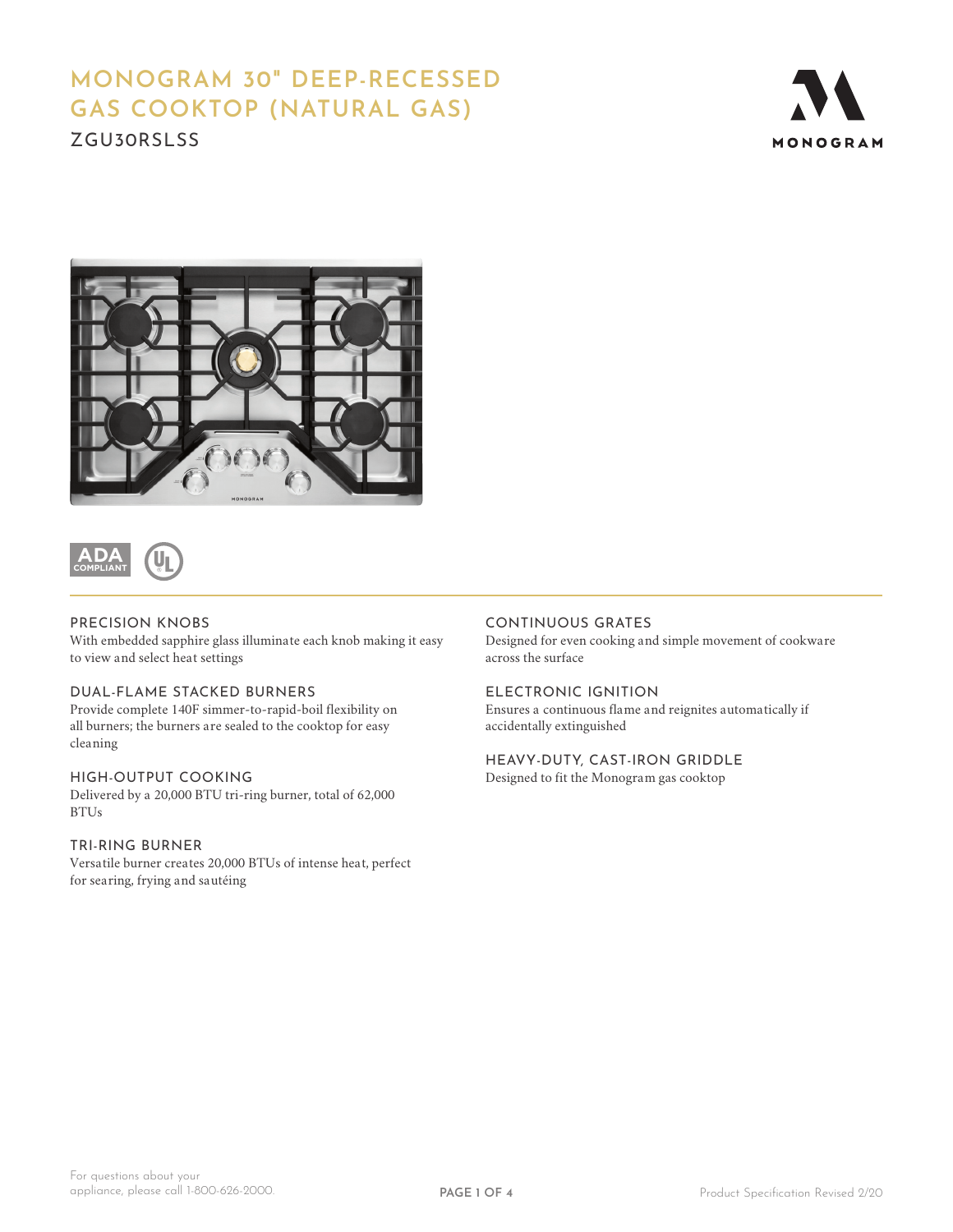



#### **SPECIFICATIONS**

| Overall Width           | 30" (76.2 cm)       |
|-------------------------|---------------------|
| Overall Depth           | 21" (53.3 cm)       |
| Overall Height          | 7 7/8" (20.0 cm)*   |
| Cut-out Width           | 28 1/2" (72.4 cm)   |
| Cut-out Depth           | 19 5/8" (49.8 cm)   |
| Conduit Length          | 46 1/2" (118.1 cm)  |
| Volts/Hertz/Amps        | 120 V AC, 60Hz, 15A |
| Net Weight              | 51 lbs. (23 kg)*    |
| Approx. Shipping Weight | 71 lbs. (32 kg)     |

\*Including cooking grates, but not including griddle accessory

#### **Accessory – Cast Iron Griddle:**

Achieve even results with this heavy-duty cast iron griddle, designed to fit over the left-side grates.

#### **ATTENTION ELECTRICIAN:**

A 120V, 60Hz, 15 Amp circuit is required.An individual properly grounded branch circuit or circuit breaker is required. Hard wired junction box is required for built-in product.

For more details refer to the installation instructions for this product.

#### **OVERALL DIMENSIONS**



TOP VIEW (SHOWING CUTOUT OVERLAP)



FRONT VIEW



Dimensions in parentheses are in centimeters unless otherwise noted. Actual product dimensions may vary due to manufacturing tolerances.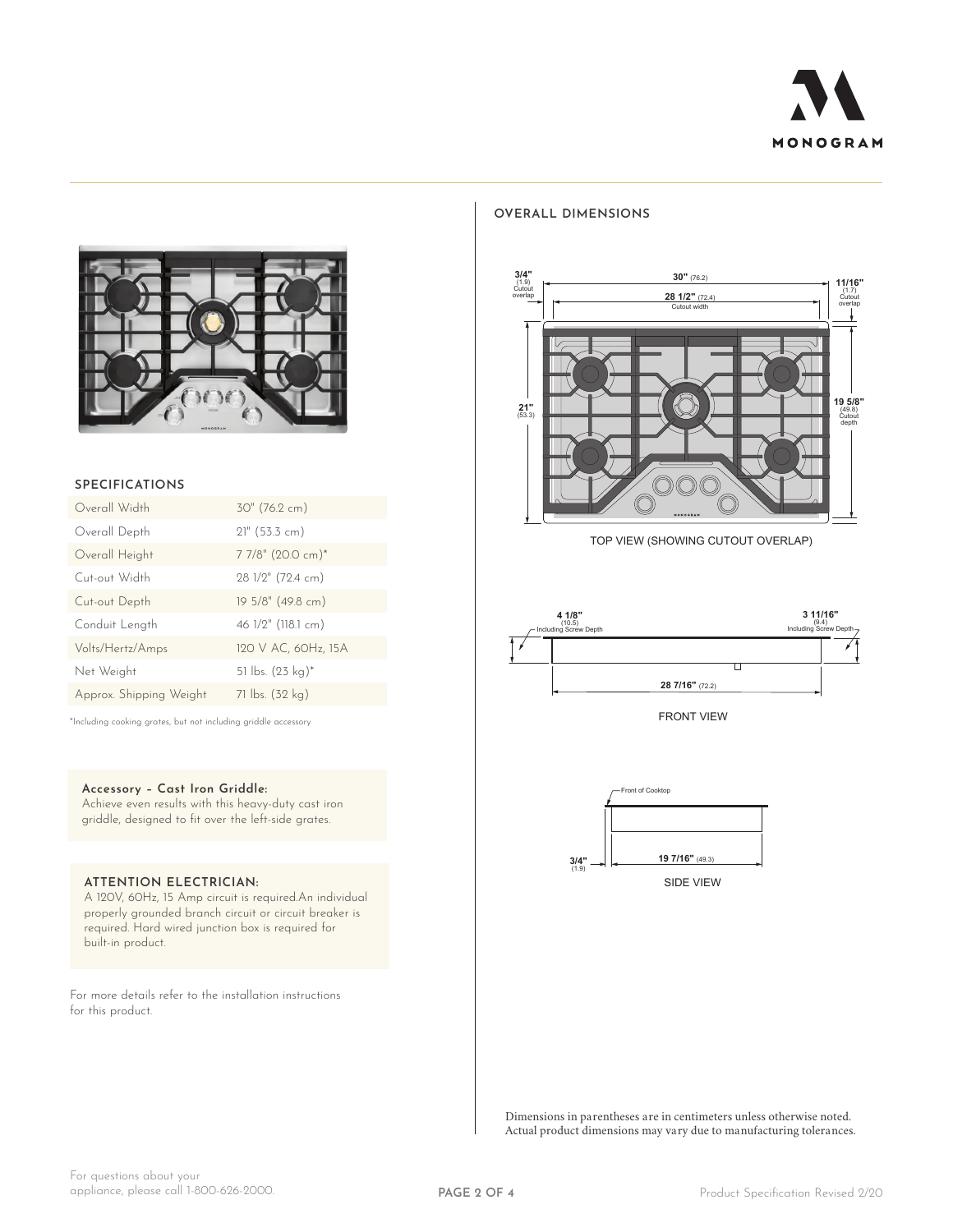

#### **INSTALLATION HELPFUL TIPS**



#### **COUNTERTOP CUT-OUT DIMENSIONS**



Dimensions in parentheses are in centimeters unless otherwise noted.

## **ADA INSTALLATION**



- A Wall coverings, countertop and cabinets surrounding cooktop must be able to withstand temperatures of up to 200ºF.
- B Minimum 30" clearance from countertop to unprotected overhead surfaces, when no ventilation hood or microwave oven is installed.
- C When using a ventilation hood or microwave oven above the cooktop, see hood or microwave installation instructions for minimum overhead clearance dimensions.
- D Minimum 18" of clearance from countertop to nearest overhead surface on both sides of cooktop. Make sure to include any lighting rail covers in calculation.
- $E$  Minimum 12" distance from edge of cutout to adjacent side wall below upper cabinets.
- $\boxed{\vdash}$  Minimum 12" distance from of countertop to electrical junction box. Gas supply line must be 1" distance from rear wall of cabinet.
- G Maximum 16" depth of unprotected overhead surfaces, when no ventilation hood or microwave oven is installed.
- $\overline{H}$  Non-Combustible as defined in the National Fuel Gas Code (ANSI Z223.1 Current Edition). Clearances from non-combustible materials are not part of the ANSI Z21.1 scope and are not certified by UL. Clearances less than 3 7/8" must be approved by local codes and/or the authority having jurisdiction.
- I For Americans with Disabilities Act (ADA) forward approach installation: Minimum 5" clearance between the top of the countertop and the enclosure. The enclosure must be made of at least 1/4" thick wood material, and must have an access panel installed in order to provide access to the junction box and hold-down brackets, and to allow for service of the cooktop.

For more details refer to the installation instructions for this product.